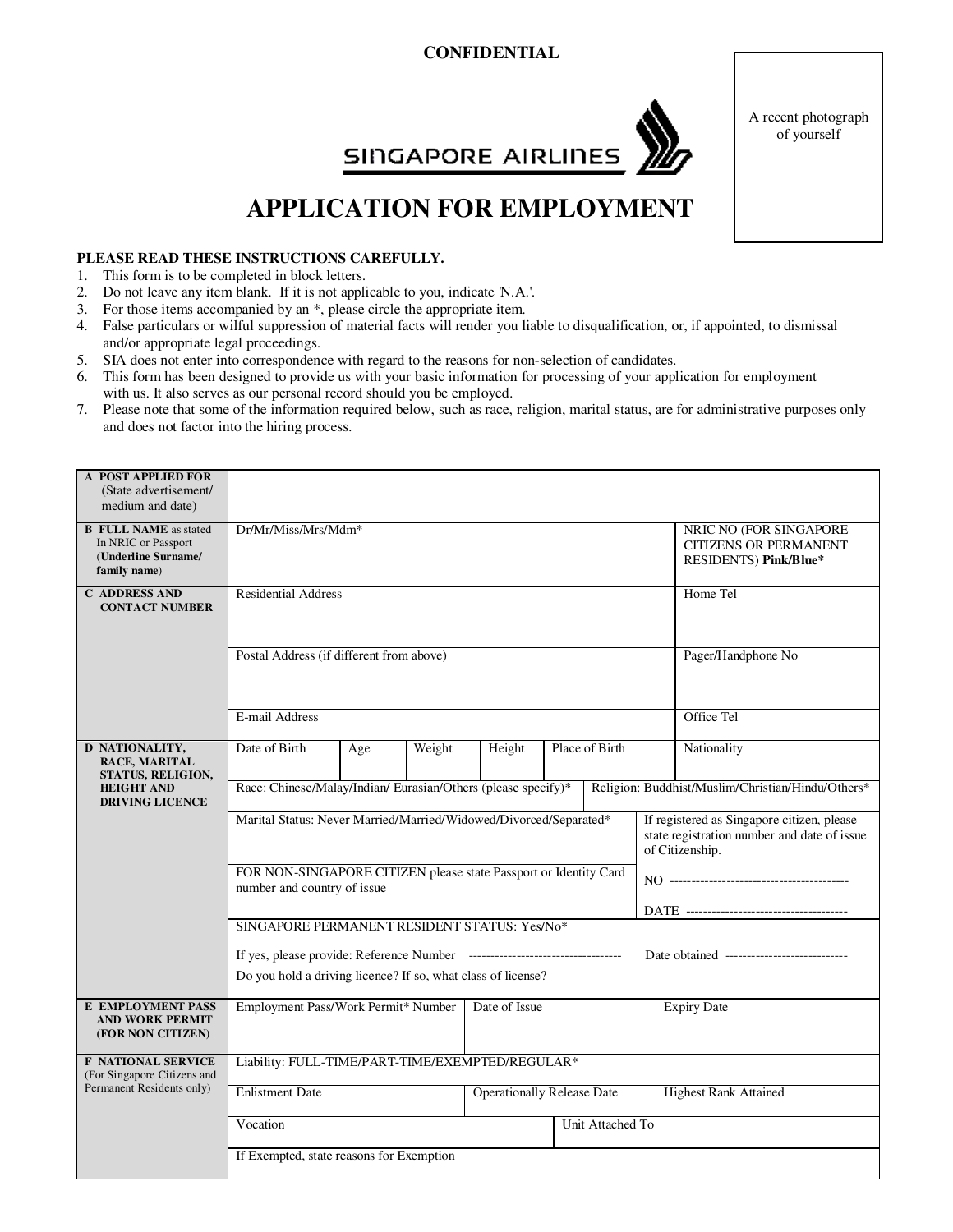| <b>G PARTICULARS OF</b>                                                       | NRIC/Passport No<br>Relationship<br>Name                          |                |                        |                                                         |                                              |          |                 |                                                              |               |  |  |  |
|-------------------------------------------------------------------------------|-------------------------------------------------------------------|----------------|------------------------|---------------------------------------------------------|----------------------------------------------|----------|-----------------|--------------------------------------------------------------|---------------|--|--|--|
| <b>NEXT-OF-KIN</b><br>(FAMILY MEMBER                                          |                                                                   |                |                        |                                                         |                                              |          |                 |                                                              |               |  |  |  |
| or SPOUSE, if married)                                                        | Date of Birth                                                     |                | Race                   |                                                         |                                              | Religion |                 |                                                              |               |  |  |  |
|                                                                               | Home Address                                                      |                | Home Telephone         |                                                         |                                              |          |                 |                                                              |               |  |  |  |
|                                                                               | Occupation/Employer                                               | Citizenship    |                        |                                                         |                                              |          |                 |                                                              |               |  |  |  |
| <b>H PARTICULARS OF</b>                                                       | Name                                                              |                | NRIC/Birth             |                                                         | Occupation, Name of Employer/                |          | Relationship to | Date of Birth                                                |               |  |  |  |
| YOUR CHILDREN<br>(Whether by birth or<br>adoption)                            |                                                                   | Certificate No | School (if applicable) |                                                         | Applicant                                    |          |                 |                                                              |               |  |  |  |
|                                                                               |                                                                   |                |                        |                                                         |                                              |          |                 |                                                              |               |  |  |  |
|                                                                               |                                                                   |                |                        |                                                         |                                              |          |                 |                                                              |               |  |  |  |
| <b>I PARTICULARS OF</b><br>Name<br>PARENTS/BROTHERS/<br><b>SISTERS</b>        |                                                                   |                | NRIC/<br>Passport No   | Occupation, Name of Employer/<br>School (if applicable) |                                              |          |                 | Relationship to<br>Applicant                                 | Date of Birth |  |  |  |
|                                                                               |                                                                   |                |                        |                                                         |                                              |          |                 |                                                              |               |  |  |  |
|                                                                               |                                                                   |                |                        |                                                         |                                              |          |                 |                                                              |               |  |  |  |
|                                                                               |                                                                   |                |                        |                                                         |                                              |          |                 |                                                              |               |  |  |  |
|                                                                               | J QUALIFICATIONS (Attach relevant certificates for each category) |                |                        |                                                         |                                              |          |                 |                                                              |               |  |  |  |
| GCE 'O'/SPM* (or equivalent, please state):                                   |                                                                   |                |                        |                                                         | GCE 'A'/STPM* (or equivalent, please state): |          |                 |                                                              |               |  |  |  |
| Name of<br>School                                                             |                                                                   | Year:          | School                 | Name of                                                 |                                              |          |                 |                                                              | Year:         |  |  |  |
|                                                                               | Subject                                                           | Grade          |                        |                                                         |                                              | Subject  |                 |                                                              | Grade         |  |  |  |
|                                                                               |                                                                   |                |                        |                                                         |                                              |          |                 |                                                              |               |  |  |  |
|                                                                               |                                                                   |                |                        |                                                         |                                              |          |                 |                                                              |               |  |  |  |
|                                                                               |                                                                   |                |                        |                                                         |                                              |          |                 |                                                              |               |  |  |  |
|                                                                               |                                                                   |                |                        |                                                         |                                              |          |                 |                                                              |               |  |  |  |
|                                                                               |                                                                   |                |                        |                                                         |                                              |          |                 |                                                              |               |  |  |  |
|                                                                               |                                                                   |                |                        |                                                         |                                              |          |                 |                                                              |               |  |  |  |
|                                                                               |                                                                   |                |                        |                                                         |                                              |          |                 |                                                              |               |  |  |  |
|                                                                               |                                                                   |                |                        |                                                         |                                              |          |                 |                                                              |               |  |  |  |
|                                                                               |                                                                   |                |                        |                                                         |                                              |          |                 |                                                              |               |  |  |  |
| Diploma/Special Courses (other than degree)<br>Institution/Year of Graduation |                                                                   |                |                        |                                                         |                                              |          |                 |                                                              |               |  |  |  |
|                                                                               |                                                                   |                |                        |                                                         |                                              |          |                 |                                                              |               |  |  |  |
| <b>FIRST DEGREE</b>                                                           | Institution<br>& Country                                          | From:          |                        |                                                         |                                              |          |                 |                                                              |               |  |  |  |
|                                                                               |                                                                   |                |                        | To:                                                     |                                              |          |                 |                                                              |               |  |  |  |
|                                                                               | Degree studying for/obtained (please state major if any)          |                |                        |                                                         |                                              |          |                 | Class of Honours or Grade Point Average<br>Expected/Awarded* |               |  |  |  |
|                                                                               | Higher Degree/Post-Graduate/Professional Qualification            |                |                        |                                                         |                                              |          |                 |                                                              |               |  |  |  |
|                                                                               |                                                                   |                |                        |                                                         |                                              |          |                 |                                                              |               |  |  |  |
|                                                                               |                                                                   |                |                        |                                                         |                                              |          |                 |                                                              |               |  |  |  |
|                                                                               |                                                                   |                |                        |                                                         |                                              |          |                 |                                                              |               |  |  |  |
|                                                                               |                                                                   |                |                        |                                                         |                                              |          |                 |                                                              |               |  |  |  |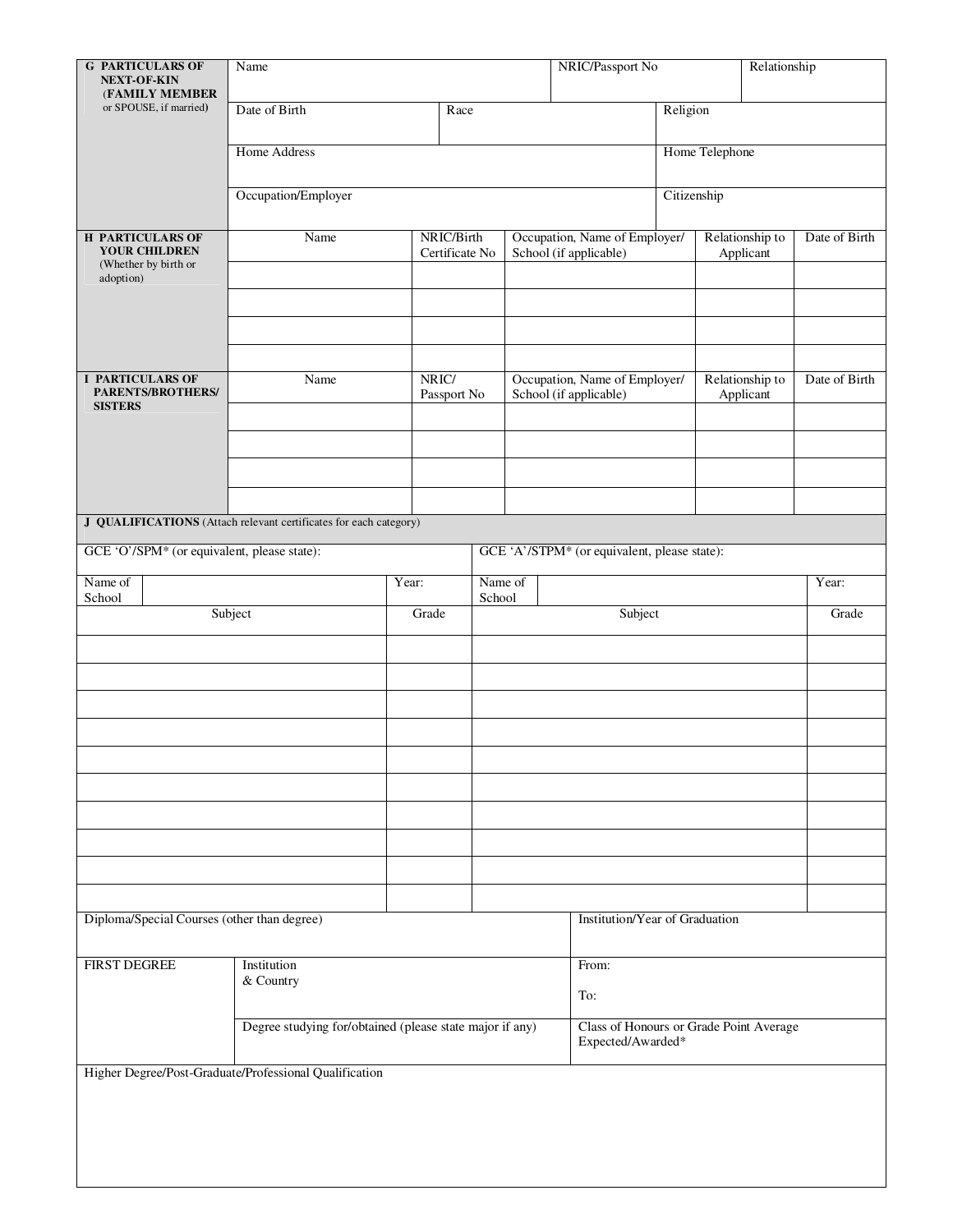| <b>K CHARACTER REFEREES</b><br>Give particulars of 2 referees (other than<br>relatives). They should be responsible<br>persons who know you well and at least<br>one should be well acquainted with you<br>in your private life. Names of<br>distinguished persons must not be given<br>unless they know you well and have<br>agreed to be your referees. Testimonials<br>from these referees should not be sent. |                     |  | Name                        |                                            |                            |                        |                               |        |        |                                |  |  |  |  |  |
|-------------------------------------------------------------------------------------------------------------------------------------------------------------------------------------------------------------------------------------------------------------------------------------------------------------------------------------------------------------------------------------------------------------------|---------------------|--|-----------------------------|--------------------------------------------|----------------------------|------------------------|-------------------------------|--------|--------|--------------------------------|--|--|--|--|--|
|                                                                                                                                                                                                                                                                                                                                                                                                                   |                     |  | Address                     |                                            |                            |                        |                               |        |        |                                |  |  |  |  |  |
|                                                                                                                                                                                                                                                                                                                                                                                                                   |                     |  | Occupation and organisation |                                            |                            |                        |                               |        |        |                                |  |  |  |  |  |
|                                                                                                                                                                                                                                                                                                                                                                                                                   |                     |  | Known<br>Name               |                                            |                            |                        |                               |        |        |                                |  |  |  |  |  |
|                                                                                                                                                                                                                                                                                                                                                                                                                   |                     |  | Address                     |                                            |                            |                        |                               |        |        |                                |  |  |  |  |  |
| SIA will write to them if necessary.                                                                                                                                                                                                                                                                                                                                                                              |                     |  | Occupation and organisation |                                            |                            |                        |                               | Period |        |                                |  |  |  |  |  |
| <b>L EXTRA CURRICULAR ACTIVITIES</b>                                                                                                                                                                                                                                                                                                                                                                              |                     |  |                             |                                            |                            |                        |                               |        |        | Known                          |  |  |  |  |  |
| State your ECA in school/college/university/community/workplace giving level of participation and office held. (Use separate sheet if space is<br>insufficient.)                                                                                                                                                                                                                                                  |                     |  |                             |                                            |                            |                        |                               |        |        |                                |  |  |  |  |  |
|                                                                                                                                                                                                                                                                                                                                                                                                                   |                     |  |                             |                                            |                            |                        |                               |        |        |                                |  |  |  |  |  |
|                                                                                                                                                                                                                                                                                                                                                                                                                   |                     |  |                             |                                            |                            |                        |                               |        |        |                                |  |  |  |  |  |
|                                                                                                                                                                                                                                                                                                                                                                                                                   |                     |  |                             |                                            |                            |                        |                               |        |        |                                |  |  |  |  |  |
|                                                                                                                                                                                                                                                                                                                                                                                                                   |                     |  |                             |                                            |                            |                        |                               |        |        |                                |  |  |  |  |  |
|                                                                                                                                                                                                                                                                                                                                                                                                                   |                     |  |                             |                                            |                            |                        |                               |        |        |                                |  |  |  |  |  |
| <b>M CURRENT EMPLOYER</b>                                                                                                                                                                                                                                                                                                                                                                                         |                     |  |                             |                                            |                            |                        |                               |        |        |                                |  |  |  |  |  |
|                                                                                                                                                                                                                                                                                                                                                                                                                   |                     |  |                             | Period with company                        |                            | Present salary         |                               |        |        |                                |  |  |  |  |  |
| Name & Address of<br>Company                                                                                                                                                                                                                                                                                                                                                                                      | Current<br>Position |  | From                        | To<br>mth/yr                               | <b>Basic</b>               | Allowances             | Bonus/AWS/<br>Fringe Benefits |        |        | Reason for<br>wanting to leave |  |  |  |  |  |
|                                                                                                                                                                                                                                                                                                                                                                                                                   |                     |  | mth/yr                      |                                            |                            |                        |                               |        |        |                                |  |  |  |  |  |
|                                                                                                                                                                                                                                                                                                                                                                                                                   |                     |  |                             |                                            |                            |                        |                               |        |        |                                |  |  |  |  |  |
| N PREVIOUS EMPLOYMENT HISTORY, INCLUDING SELF-EMPLOYMENT EXPERIENCE AND PART-TIME JOBS including any modelling or acting<br>assignments (Use separate sheet if space is insufficient.)                                                                                                                                                                                                                            |                     |  |                             |                                            |                            |                        |                               |        |        |                                |  |  |  |  |  |
|                                                                                                                                                                                                                                                                                                                                                                                                                   |                     |  |                             | Period with company                        |                            | Present salary         |                               |        |        |                                |  |  |  |  |  |
| Name & Address of Company                                                                                                                                                                                                                                                                                                                                                                                         | Position held       |  | From                        | To                                         | <b>Basic</b><br>Allowances |                        | Bonus/AWS/<br>Fringe Benefits |        |        | Reason for<br>leaving          |  |  |  |  |  |
|                                                                                                                                                                                                                                                                                                                                                                                                                   |                     |  | Mth/yr                      | mth/yr                                     |                            |                        |                               |        |        |                                |  |  |  |  |  |
|                                                                                                                                                                                                                                                                                                                                                                                                                   |                     |  |                             |                                            |                            |                        |                               |        |        |                                |  |  |  |  |  |
|                                                                                                                                                                                                                                                                                                                                                                                                                   |                     |  |                             |                                            |                            |                        |                               |        |        |                                |  |  |  |  |  |
|                                                                                                                                                                                                                                                                                                                                                                                                                   |                     |  |                             |                                            |                            |                        |                               |        |        |                                |  |  |  |  |  |
|                                                                                                                                                                                                                                                                                                                                                                                                                   |                     |  |                             |                                            |                            |                        |                               |        |        |                                |  |  |  |  |  |
|                                                                                                                                                                                                                                                                                                                                                                                                                   |                     |  |                             |                                            |                            |                        |                               |        |        |                                |  |  |  |  |  |
| REFERENCE TO PREVIOUS EMPLOYERS AND SALARY EXPECTED                                                                                                                                                                                                                                                                                                                                                               |                     |  |                             |                                            |                            |                        |                               |        |        |                                |  |  |  |  |  |
| Do you object to reference being made to your present/previous<br>employers? If yes, why?                                                                                                                                                                                                                                                                                                                         |                     |  |                             | Notice period required<br>by your employer |                            | <b>Salary Expected</b> |                               |        |        |                                |  |  |  |  |  |
|                                                                                                                                                                                                                                                                                                                                                                                                                   |                     |  |                             |                                            |                            |                        |                               |        |        |                                |  |  |  |  |  |
| <b>O LANGUAGES</b>                                                                                                                                                                                                                                                                                                                                                                                                |                     |  |                             |                                            |                            |                        |                               |        |        |                                |  |  |  |  |  |
| State the language you can write and speak and standard of proficiency - Fluent, Good, Satisfactory, Poor                                                                                                                                                                                                                                                                                                         |                     |  |                             |                                            |                            |                        |                               |        |        |                                |  |  |  |  |  |
|                                                                                                                                                                                                                                                                                                                                                                                                                   |                     |  |                             |                                            |                            |                        |                               |        |        |                                |  |  |  |  |  |
| Language                                                                                                                                                                                                                                                                                                                                                                                                          |                     |  | Standard<br>Written         | Spoken                                     |                            |                        | Standard<br>Written           |        | Spoken |                                |  |  |  |  |  |
|                                                                                                                                                                                                                                                                                                                                                                                                                   |                     |  |                             |                                            |                            | Language               |                               |        |        |                                |  |  |  |  |  |
|                                                                                                                                                                                                                                                                                                                                                                                                                   |                     |  |                             |                                            |                            |                        |                               |        |        |                                |  |  |  |  |  |
|                                                                                                                                                                                                                                                                                                                                                                                                                   |                     |  |                             |                                            |                            |                        |                               |        |        |                                |  |  |  |  |  |
|                                                                                                                                                                                                                                                                                                                                                                                                                   |                     |  |                             |                                            |                            |                        |                               |        |        |                                |  |  |  |  |  |